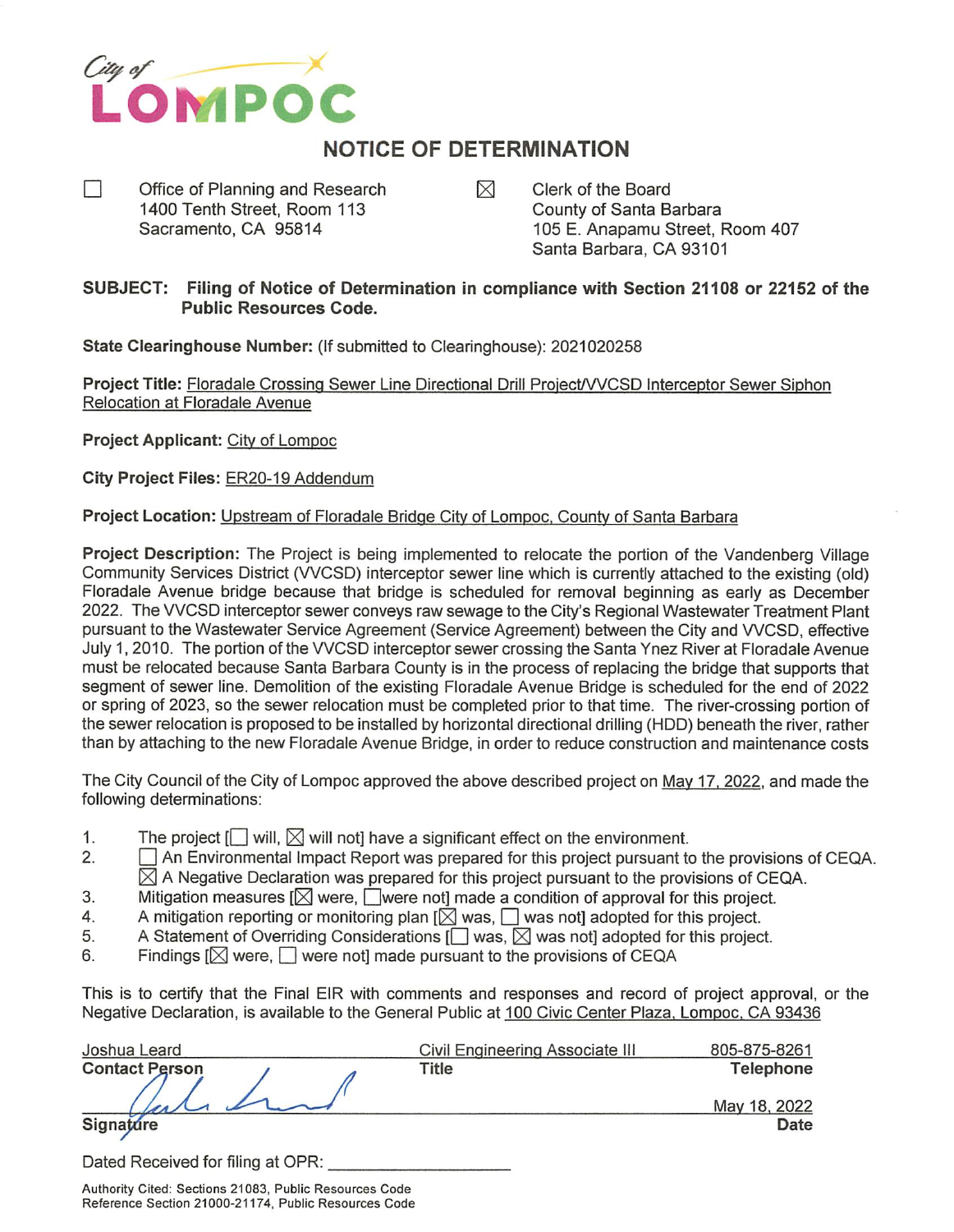

|                                                                                                                                                                                          |                                         |            | Print                  |                     | <b>Save</b>                                |
|------------------------------------------------------------------------------------------------------------------------------------------------------------------------------------------|-----------------------------------------|------------|------------------------|---------------------|--------------------------------------------|
|                                                                                                                                                                                          |                                         |            | <b>RECEIPT NUMBER:</b> |                     |                                            |
|                                                                                                                                                                                          |                                         |            | $42 - 04092021$        |                     | 068                                        |
|                                                                                                                                                                                          |                                         |            |                        |                     | STATE CLEARINGHOUSE NUMBER (If applicable) |
| SEE INSTRUCTIONS ON REVERSE. TYPE OR PRINT CLEARLY.                                                                                                                                      |                                         |            |                        |                     |                                            |
| <b>LEAD AGENCY</b>                                                                                                                                                                       | <b>LEADAGENCY EMAIL</b>                 |            |                        | <b>DATE</b>         |                                            |
| City of Lompoc                                                                                                                                                                           | c_weigel@ci.lompoc.ca.us                |            |                        | 04092021            |                                            |
| <b>COUNTY/STATE AGENCY OF FILING</b>                                                                                                                                                     |                                         |            |                        | DOCUMENT NUMBER     |                                            |
| Santa Barbara                                                                                                                                                                            |                                         |            |                        |                     |                                            |
| PROJECT TITLE                                                                                                                                                                            |                                         |            |                        |                     |                                            |
| NOD - Floradale Crossing Sewer Line Directional Drill Project                                                                                                                            |                                         |            |                        |                     |                                            |
| PROJECT APPLICANT NAME                                                                                                                                                                   | <b>PROJECT APPLICANT EMAIL</b>          |            |                        | <b>PHONE NUMBER</b> |                                            |
| <b>Stacy Lawson</b>                                                                                                                                                                      | s_lawson@ci.lompoc.ca.us                |            |                        | (805) 875-8275      |                                            |
| PROJECT APPLICANT ADDRESS                                                                                                                                                                | <b>CITY</b>                             |            | <b>STATE</b>           | <b>ZIP CODE</b>     |                                            |
| 100 Civic Center Plaza                                                                                                                                                                   | Lompoc                                  |            | <b>CA</b>              | 93436               |                                            |
| <b>PROJECT APPLICANT (Check appropriate box)</b><br>√ Local Public Agency<br><b>School District</b>                                                                                      | <b>Other Special District</b>           |            | <b>State Agency</b>    |                     | <b>Private Entity</b>                      |
| <b>CHECK APPLICABLE FEES:</b>                                                                                                                                                            |                                         |            |                        |                     |                                            |
| $\Box$ Environmental Impact Report (EIR)                                                                                                                                                 |                                         | \$3,445.25 |                        | $\sim$              | 0.00                                       |
| Mitigated/Negative Declaration (MND)(ND)                                                                                                                                                 |                                         | \$2,480.25 |                        | $\sim$              | 2,480.25                                   |
| Certified Regulatory Program (CRP) document - payment due directly to CDFW                                                                                                               |                                         | \$1,171.25 |                        |                     | 0.00                                       |
| $\Box$ Exempt from fee<br>$\Box$ Notice of Exemption (attach)<br>$\Box$ CDFW No Effect Determination (attach)<br>$\Box$ Fee previously paid (attach previously issued cash receipt copy) |                                         |            |                        |                     |                                            |
| Water Right Application or Petition Fee (State Water Resources Control Board only)                                                                                                       |                                         | \$850.00   |                        |                     | 0.00                                       |
| <b>2</b> County documentary handling fee                                                                                                                                                 |                                         |            | \$                     |                     | 50.00                                      |
| $\Box$ Other                                                                                                                                                                             |                                         |            |                        |                     |                                            |
| PAYMENT METHOD:                                                                                                                                                                          |                                         |            |                        |                     |                                            |
| <b>2</b> Check<br>$\Box$ Cash<br>$\Box$ Credit<br>$\Box$ Other                                                                                                                           | <b>TOTAL RECEIVED</b>                   |            |                        |                     | 2,530.25                                   |
| <b>SIGNATURE</b>                                                                                                                                                                         | AGENCY OF FILING PRINTED NAME AND TITLE |            |                        |                     |                                            |
| MUITTEL                                                                                                                                                                                  | Angelica Ramirez, Deputy Clerk          |            |                        |                     |                                            |
|                                                                                                                                                                                          |                                         |            |                        |                     |                                            |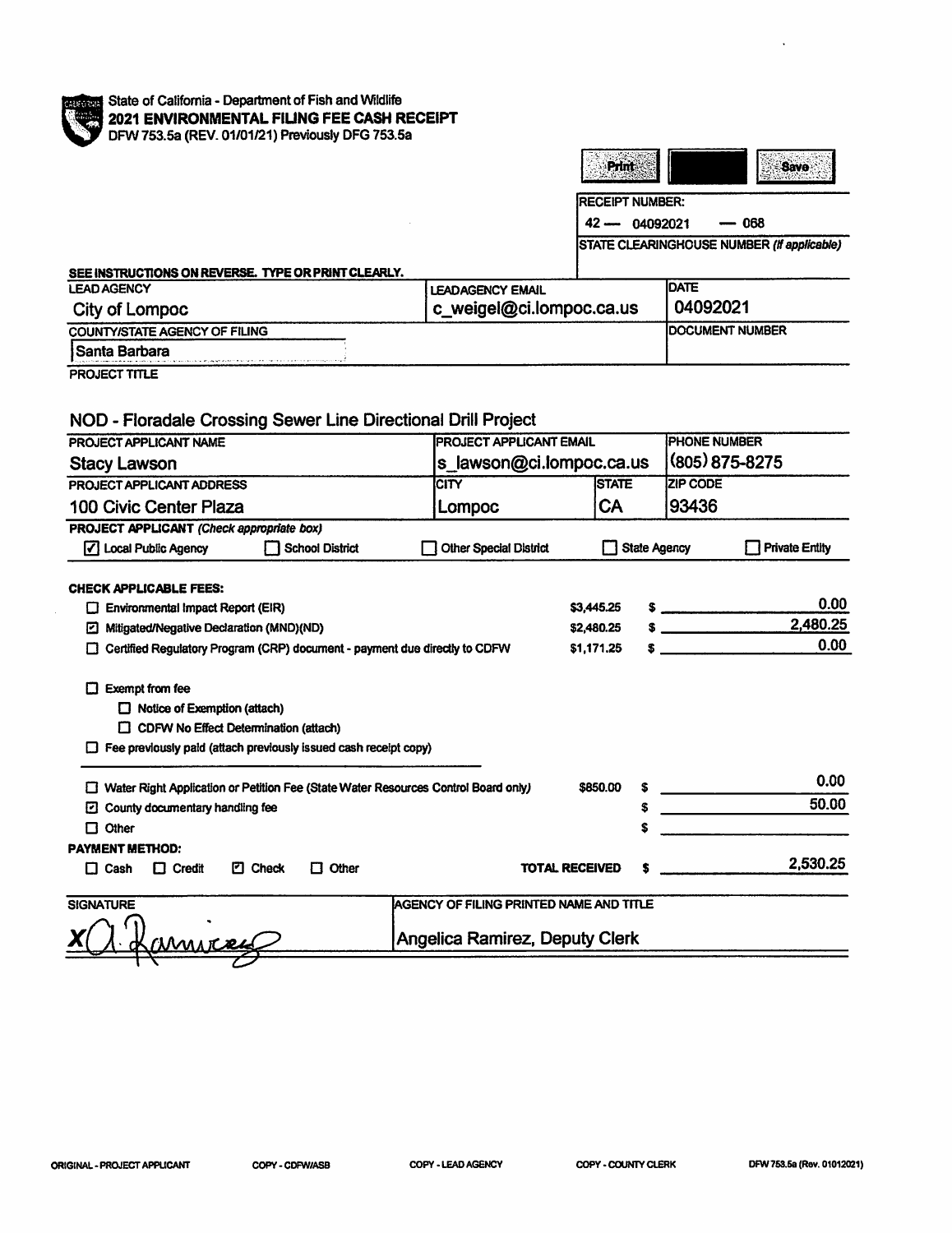**RECEIVED** 

## **NOTICE OF DETERMINATION**  $\frac{1021 \cdot 100 - 9 \cdot P}{\text{CUNIT CCEALATA DARGARA}}$

 $\boxtimes$  Office of Planning and Research  $\boxtimes$  Clerk of the Board JAN COUNTY of THE 1400 Tenth Street. Room 113

**1400 Tenth Street, Room 113** County of Santa **Barbara' CUPERVISORS**<br>Sacramento, CA 95814 **105 E. Anapamu Street, Room 407** 105 E. Anapamu Street, Room 407 Santa Barbara. CA 93101

SUBJECT: Filing of Notice of Determination In compliance with Section 21108 or 22152 of the Public Resources Code.

State Clearinghouse Number: 2021020258

Project Tide: Floradale Crossing Sewer Line Directional Drill Project

Project Applicant: City of Lompoc

City Project Files: ER20-19

Project Location: Upstream of Floradale Bridae. City of Lompoc. and County of Santa Barbara

Project Description: The project proposes to install approximately 700 feet of inverted siphon interceptor sewer line using two 12-inch diameter High Density Polyethylene (HOPE) pipes and Horizontal Directional Drilling (HDD) trenchless technology boring under the Santa Ynez River. The second 12-inch pipe is intended to provide redundancy, stability and to allow for maintenance or repair. The sewer lines will be placed east (upstream) of the existing Floradale Bridge, extending fiom the southeast side of the existing Floradale Bridge, under the Santa Ynez River to the northeast side existing Floradale Bridge, within the existing 20-foot easement.

The City Council of the City of Lompoc approved the above described project on April 6,2021, and made the following determinations:

- 1. The project  $\Box$  will,  $\boxtimes$  will not] have a significant effect on the environment.<br>2.  $\Box$  An Environmental impact Report was prepared for this project pursuant to
- $\Box$  An Environmental Impact Report was prepared for this project pursuant to the provisions of CEQA.  $\boxtimes$  A Negative Declaration was prepared for this project pursuant to the provisions of CEQA.
- 3. Mitigation measures  $[ $\times$  were, Gaussian made a condition of approval for this project.$
- 4. A Mitigation Monitoring Program  $[\boxtimes]$  was,  $\Box$  was not] adopted for this project.<br>5. A Statement of Overriding Considerations  $\Pi$  was  $[\boxtimes]$  was not] adopted for this
- 5. A Statement of Overriding Considerations  $\Box$  was,  $\boxtimes$  was not] adopted for this project.<br>6. Findings  $\Box$  were.  $\Box$  were not] made pursuant to the provisions of CEOA
- Findings  $[\boxtimes]$  were,  $[\Box]$  were noti made pursuant to the provisions of CEQA

This is to certify that the Final EIR with comments and responses and record of project approval, or the Negative Declaration, is available to the General Public at the Planning Division Counter, 100 Civic Center Plaza. Lomooc. CA. 93436.

| <b>Stacy L. Lawson</b> | <b>Senior Environmental Coordinator</b> | 805-875-8275     |
|------------------------|-----------------------------------------|------------------|
| <b>Contact Person</b>  | Title                                   | <b>Telephone</b> |
|                        |                                         |                  |
|                        |                                         | 4/7/2021         |
| <b>ALCOHOL: 1999</b>   |                                         | <b>MAGES</b>     |

**Signature Date** Dated Received for filing at OPR: February 12, 2021 Authority Cited: Sections 21083, Public Resources Code Reference Section 21000-21174, Pubiic Resources Code

I:\- Staff Reports\April 6, 2021\SL1 Attachment 1 Draft Mittgated Negative Declaration.doc